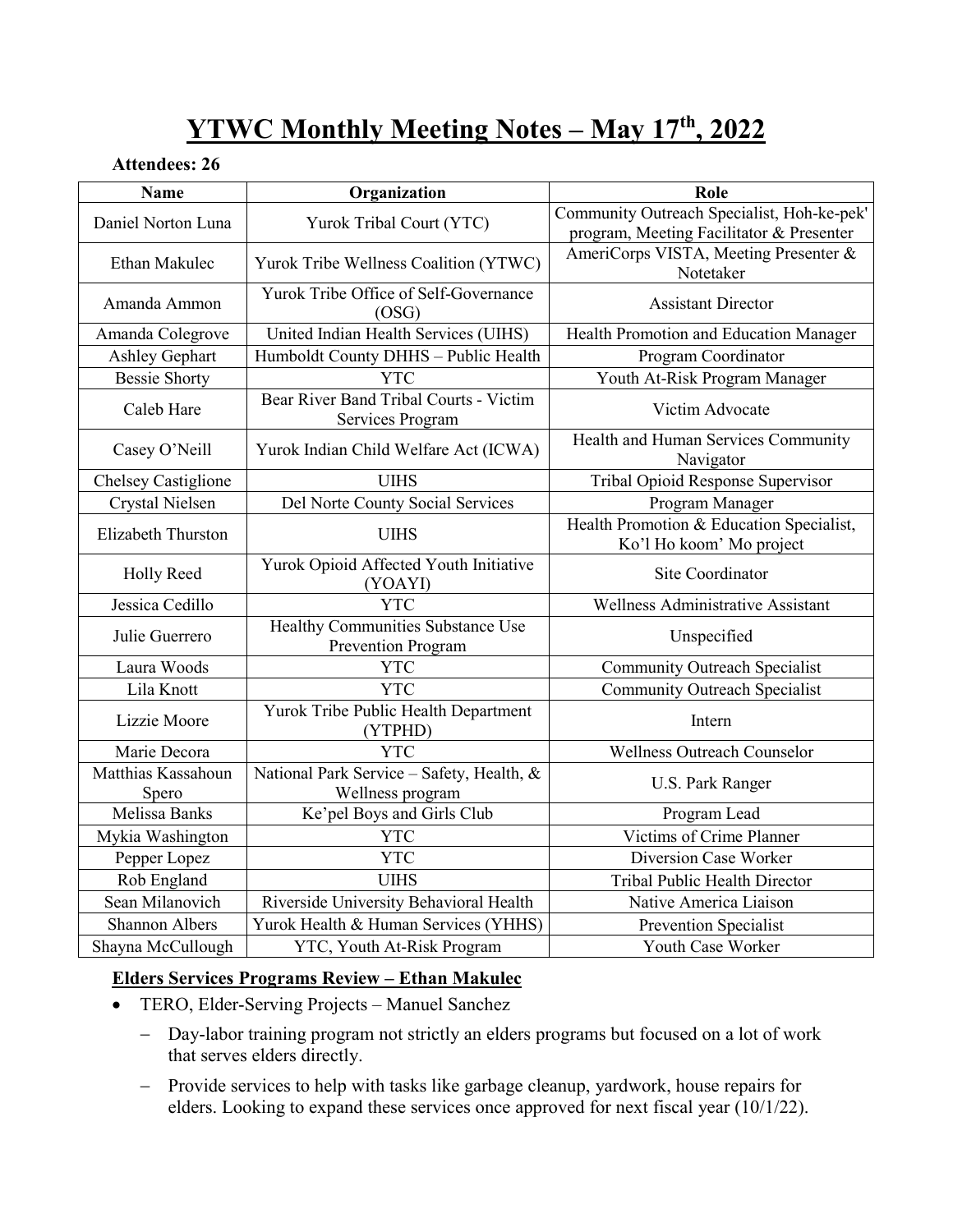- − Elders have been very thankful, and this program not only helps close gaps in services for elders but provides employment for members of the community who may otherwise struggle to find a job.
- YTC, Elder Advocacy Program Ryan Fleisher, Emily Agredano
	- − Provides assistance to elders facing abuse physically or financially, or through neglect/isolation. To be eligible, an elder must be an enrolled tribal member or related to an enrolled tribal member and must reside with Yurok reservation boundaries.
		- Definition of Elder: A citizen of the Yurok Tribe aged 55 or older, or a person residing on the Yurok reservation aged 55 or older to whom a tribal member owes a duty of care due to traditional or familial ties.
		- ∗ Definition of Vulnerable Adult: An adult aged 18+ who is unable to protect themselves from abuse, neglect, or exploitation. This includes people who are not able to make responsible decisions for themselves due to mental illness, age or physical disability issues, substance use problems, etc.
	- − Services include transportation, emergency or temporary shelter, emergency utilities like propane, emergency health supplies, clothing, food, emergency relocations costs, cell phone, bus tickets, locksmith services, assistance in completing legal documents like divorce documents or custody forms.
		- ∗ Usually can only provide 1-3 days, 7 max for shelter in an emergency.
	- − Tribal council approved adult guardianship code near end of 2021, which permits someone to act as a guardian for elder or vulnerable adult. This can include choosing a residence, managing financial resources or end of life conditions, help making legal decisions, etc., for which this program provides legal support
- YTC, Title VI Elder Nutrition Program Laura Woods
	- − Got the grant for this program right at the beginning of the pandemic so immediately had to figure out a way to deliver food to elders safely during the pandemic. Focused on the two lest served areas: Weitchpec and Orick districts.
	- − Have expanded services to include not just a hot lunch, but also a sack lunch for the next day to 80+ elders/week. As the pandemic eases up, lunches will always still be able to be delivered, but hoping to expand services to include in-person lunches and events for elders to socialize.
	- − Dream is to eventually have an elders center at three different locations that are fully staffed for elders to go to for services like these and to just gather with other elders.
- YTC, Yurok Legal Access Center Alanna Nulph
	- − Assists with tribal and state court filings, wills, medical directive, taxation issues, mediation services, restraining orders, guardianships, etc.
	- − Anyone who is part of a Yurok household or who has case in Yurok tribal court qualifies for these legal services
	- − Contact info:
		- ∗ Mainline: 707-482-1350, YLAC Mobile Line: 707-951-6813
		- ∗ Email: ylac@yuroktribe.nsn.us
		- ∗ Ryan Fleischer with YLAC specializes in Elder issues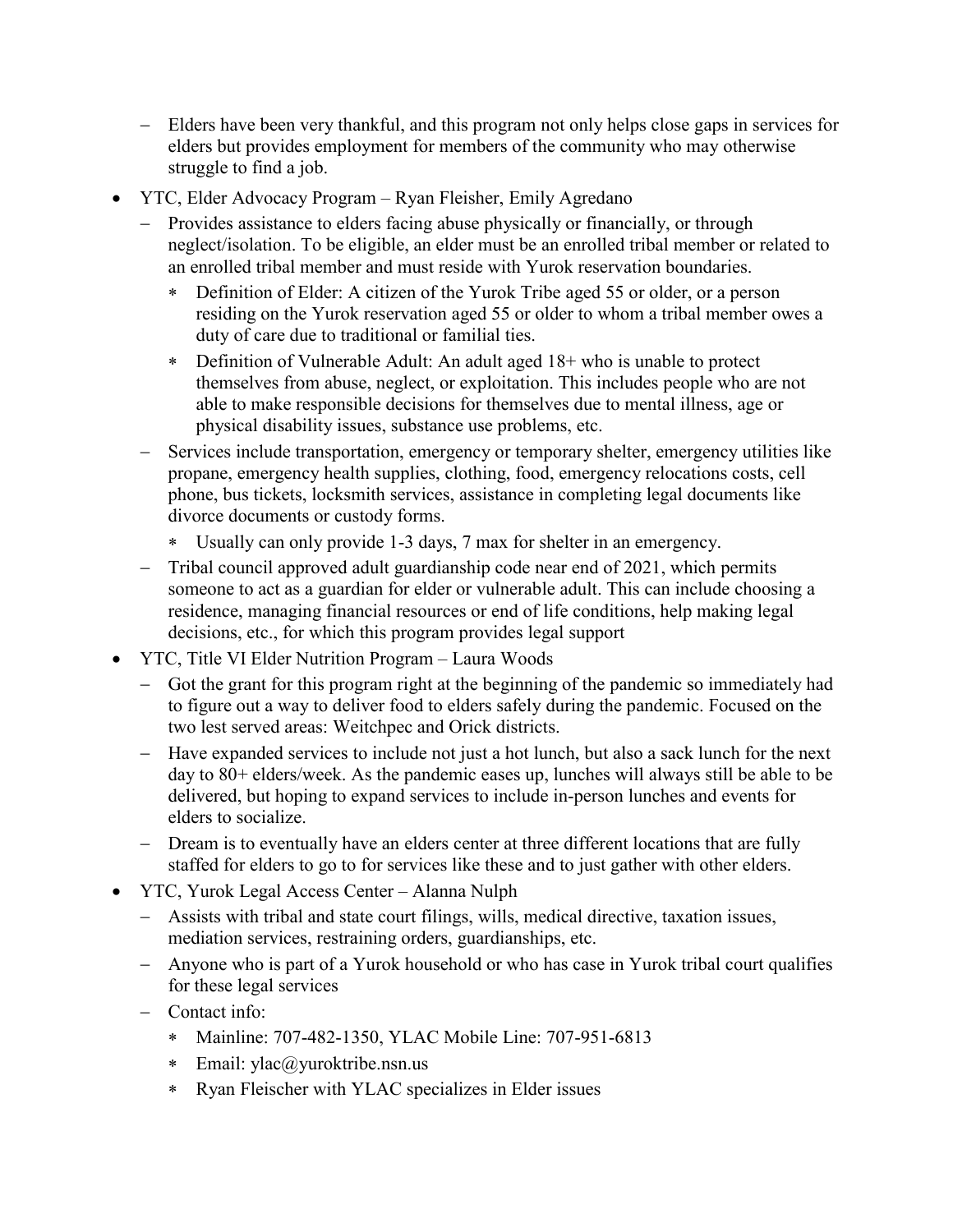- ∗ Alanna Nulph: anulph@yuroktribe.nsn.us
- Client Services Department, Elder Lifeways Events Annelia Hillman, Madison Green
	- − Elders lifeways events intended to bring Elders together to voice concerns around the opioid crisis and get feedback about their needs.
		- ∗ COVID slowed events like these downs, but in-person events are happening again with spring fling events.
	- − Providing tools regarding alternative pain management is a primary goal.
- YIHA, EEA and Rehab & Replacement Programs Nicole Sager
	- − Two projects in Crescent City & Hoopa with low-income elder rent assistance housing.
	- − Elder Emergency Assistance Program: up to \$4,999 in assistance with a health and safety issue at an Elder's home.
		- ∗ Includes issues with water, power, handicap ramps, roofing issues, etc.
		- ∗ Elders do have to be low-income and age-eligible to qualify
	- − Rehab & Replacement Programs:
		- ∗ Up to \$150,000 for rehab work, or \$200,000 for new construction
		- ∗ Rehab work: things related to handicap accessibility, bathrooms, flooring, appliances, windows, etc.
	- − All YIHA programs are open to Elders, these are just the programs exclusive to Elders
- Yurok Forestry Department, Elder Wood Program Dawn Blake, Kim Mamaradlo
	- − Elders can request firewood by Facebook or by contacting Dawn or the forestry office to be delivered approximately half a cord of unseasoned firewood per household.
	- − No income requirement change tripled the elder recipients within the service area.
- Potential Future of Elders Services
	- − Establishing an elders division would be helpful for coordinating and expanding all current elders services. Ideally with its own email, phone number, workgroup, and eventually a building.
	- − Funding could come from carbon credit dollars, grant money, self-governance money. For specific projects we could collaborate with the housing department or refer to how Hoopa has developed an Elders village.
	- − Additional services suggestions include: allocating several elders advocates to each district, transportation assistance, a building/phone line that is fully staffed which could field phone calls from elders outside the area, long term care services, etc.
	- − Continuing collaboration efforts and discussions like these especially important for developing and expanding these services in the future.
- Daniel: This conversation started just with the idea of dedicating a monthly coalition meeting to the impact of the opioid crisis on elders, and that then snowballed into a larger discussion of what elders' services are provided by the tribe currently, which then developed further into talking about what we would like to see from our elders' services. Our hope was that this coalition input could be shared with tribal council, but this snowballing has put us into a situation where we're sharing a lot of feedback that seems outside of the scope of what this coalition was established to do. This is a learning experience about staying within the scope of the coalitions purpose, but considering that we've done this work, is there anyone in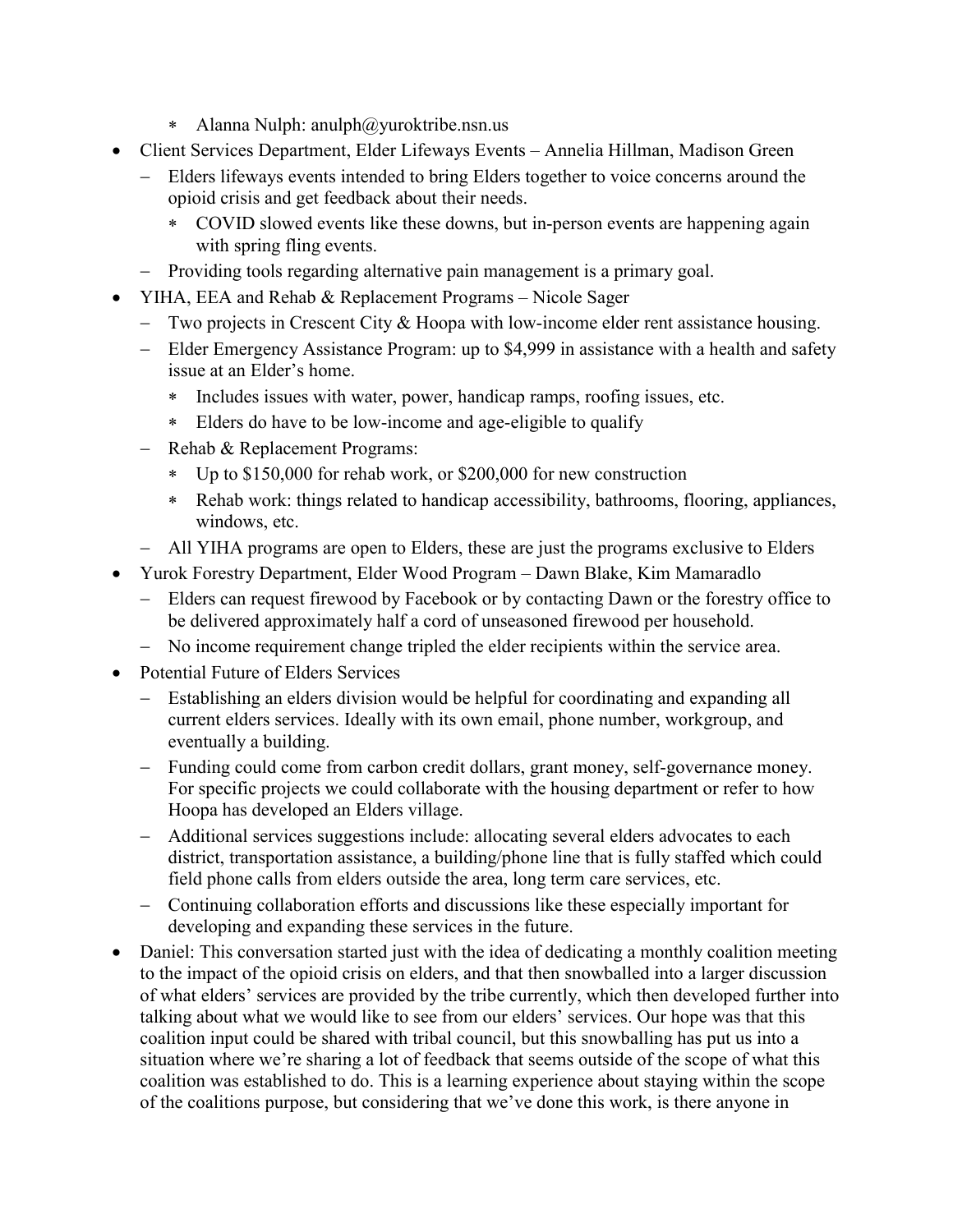charge of elders' services who is willing to take on this conversation and putting it in front of council? At this point it doesn't seem right for the wellness coalition to be leading this particular step since that isn't our forte.

- − Laura: I really appreciate all the work that has gone into this, and I think that the reason this committee has gotten stuck holding this bag is because we are in dire need of an entire elders services division. There is no home for that yet. By getting this information, it gives us ammunition to move it forward. It would be my request, since wellness is wellness, whether it is elders or youth or middle-aged there is a need, that maybe we could amend our gameplan for the coalition, or just hold onto this project temporarily while we get other things in order before we take it over. I'd be happy to be that person to coordinate that going forward.
- − Lizzie: I will be meeting with Hollie from the public health office tomorrow, and I will make sure to let her know that it is maybe not appropriate for the wellness coalition to hold this project permanently. The public health office is currently deciding what issues to focus on, so I will definitely let Hollie know that the question was posed and that if elder care is something it is going to be focused on, that it should loop in with this information and see what it wants to take on.
- − Daniel: Thank you. Laura, I'm happy to support you in however we can with these notes, even if its just archiving them for now, until we've got someone or until we decide as a coalition that we want to focus specifically on elders needs. I will talk a little bit more about that in the next steps of our strategic planning.
- Lori: I agree with Laura and Lizzie, we can hold a place for the elders in connection with the coalition. We hold a lot of hats, and these are people who always show up with the coalition, so having input on these ideas is a place where the coalition can come together without having to have separate meetings and networking. So I would like to hold a place on the agenda for an elders update.

# **Tribal Action Plan Review – Daniel Norton Luna**

- This Wellness Tribal Action Plan is a guiding document that has all our action plans from current and prior years, so it shows the history of our coalition in how its grown, what our focus has been, and how we've done in address each step. It is currently a very long document as it captures several years of work. Conducting strategic planning every summer helps to keep our action plans clear and succinct, and to keep track of the progress we have actually been making.
- YTWC Strategic Planning summer 2022:
	- − May: Review progress and update action plans
		- ∗ Provide report for completed/uncompleted tasks to demonstrate what we accomplished from what we set out to accomplish.
		- ∗ Set new goals and continue work on unmet goals
		- ∗ Update roles.
	- − June 2022: Update action plans
		- ∗ Present workgroup progress to coalition
		- ∗ Review mission, vision, and values to potentially include new issues within the scope of our coalition, like suicide or elders' services as we've discussed.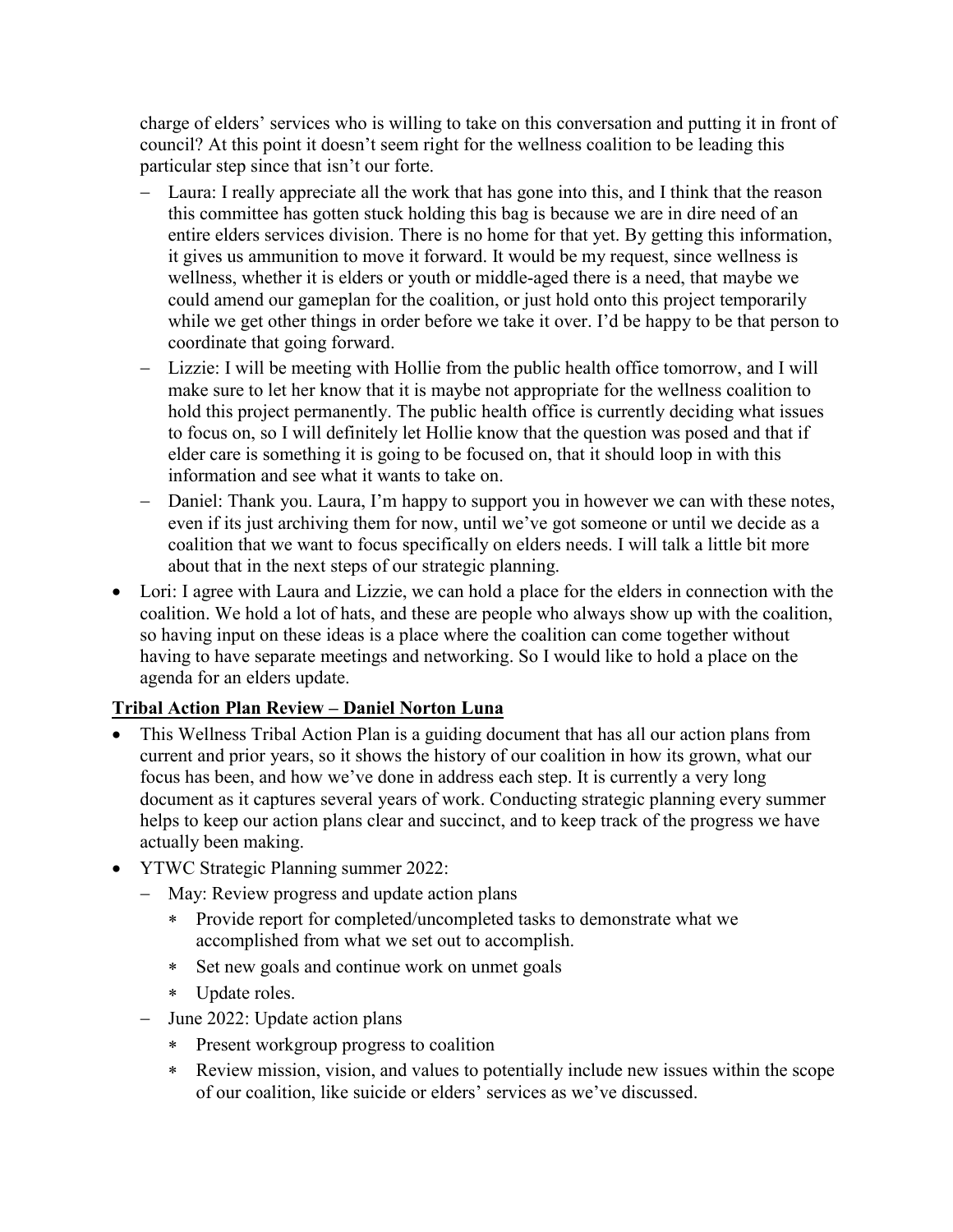- ∗ Establish new workgroups or restructure/refocus old workgroups.
- − July: Update Tribal Action Plan
	- ∗ Review the layout and storage of TAP currently there is no TAP that is out there and available for the community to review.
	- ∗ Discuss how to make the projects and documents of the coalition more accessible to the public. Planning on posting meeting notes/recordings, action plans, project reports, etc. to the website.
- − August: Submit to Tribal Council
	- ∗ Once we have gotten approval from tribal council, we can post the new TAP on the website.
- Lori: I do think we need to revisit the strategic planning conversation. The Wellness Village conversation has slowed down as we are waiting to hear back from the grant in September. Down the road we are still waiting to hear back from ODmap tools that we could potentially work with Tribal Police on. I know issues regarding elders or working with tribal police were on the table before but just got dropped, and I think that we can just throw it out there again to find out what people are passionate about. Youth and elders usually seem to rise to the top.
- Daniel: I agree that that would be a good conversation to have, we could do an exercise to determine what would be the most appropriate group. As we're mulling these ideas over we can connect throughout the month.
- Bessie: I like the idea of starting up new workgroups. We could do a survey in the next meeting to see what is needed, because there are new programs, new grants, and new outside agencies. We could focus on what we have funding for, and where we need funding to support community members.

## **Program Updates**

- Lori: since Salmon Festival is a ways down the road, I was wondering if this coalition would like to do a tri-fold board about what has been going on in the coalition with resources for the community to get involved in the coalition.
	- − Salmon Festival Date: August 20th, 2022.
- Julie: May is bike month, so there is an event happening at the Jefferson school site in Eureka. Our substance use prevention program will be tabling there. If you have kids or want to check it out yourself I encourage it. This Saturday 11am – 2pm.
- Ashley: Live Well Humboldt data workgroup has been meeting since December to come together for the community health improvement plan. The priority areas are focused on suicide in our community, substance use, adverse child experiences/healthy beginnings, and housing/homelessness. The behavioral health and housing and homeless groups have met already, and the health beginnings/ACES conversation will be happening on June  $10<sup>th</sup>$ . Happy to share an invite to that meeting. We share the data, the purpose of the workgroup is to come together to discuss what data connected to those priority areas is the most important to be looking at together, since this data informs policy development and work that we are doing. Also helps for identifying what data we are missing. Also want to bring an equity focus to this by breaking down that data in terms of race/ethnicity, gender identity etc. that gives us better view of what's going on in our community, such as tribal-specific data. A Community Health Improvement Plan should be published in September/October as a